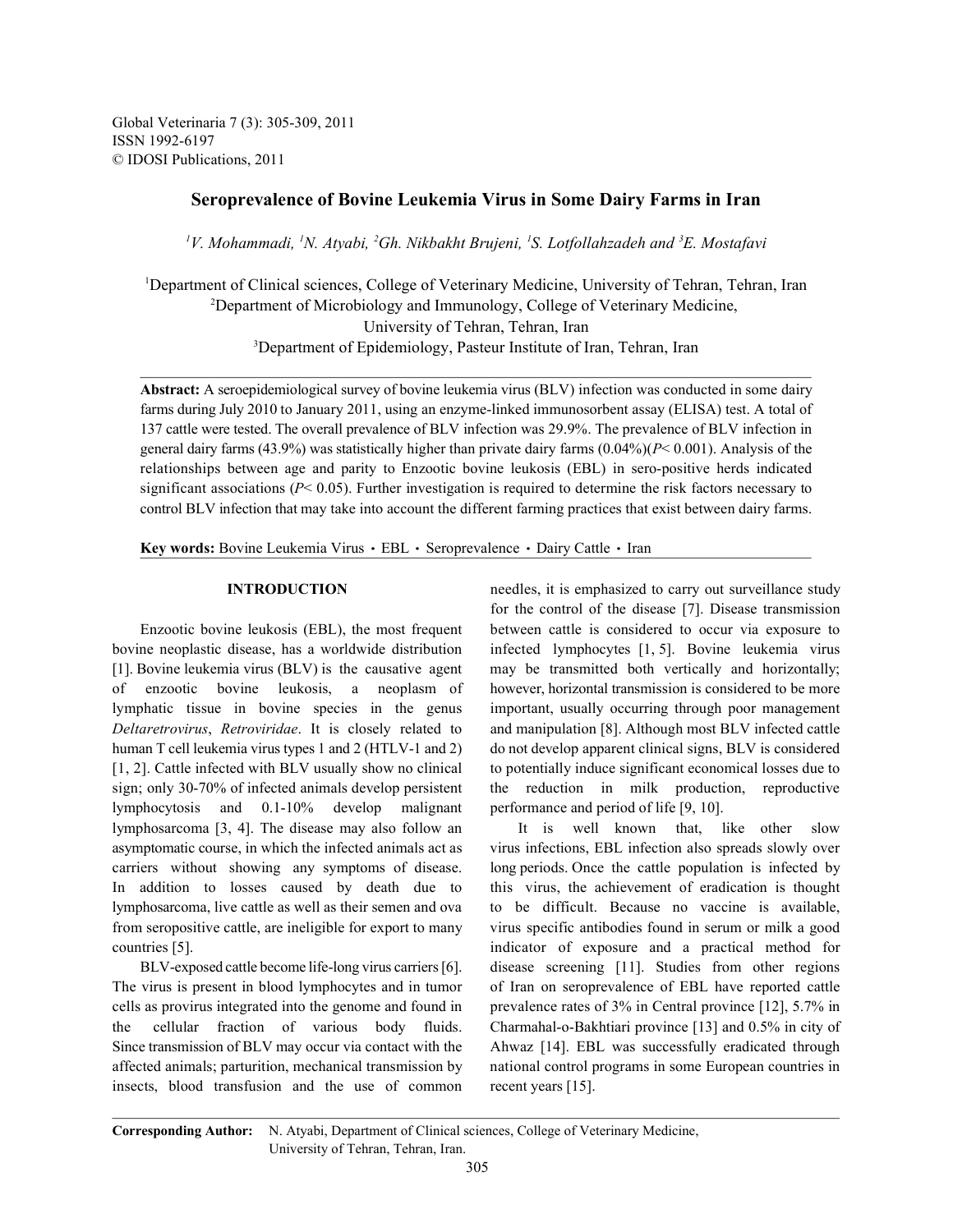seroprevalence of BLV infection in dairy cattle from at 405 optical density (OD). The net extinction value was private and general dairy farms in Iran, using ELISA test. calculated according to the formula supplied by the

## **MATERIALS AND METHODS**

performed on Holstein dairy herds. Blood samples with anticoagulant were immediately measured using were obtained from farms on a voluntary basis from an automatic analyzer (Abacus, Hema Screen; July 2010 to January 2011. Cattle over 2 years old were Hospitex Diagnostics, Italy). Persistent Lymphocytosis sampled in the selected farms. Cattle were randomly (PL) was defined by a property of lymphocyte counts of selected. Under these criteria, a total of 137 cattle (89 from general farm and 48 from private farm) were subjected to testing. **Statistical Analysis:** Statistical analyses were carried out

and without anticoagulant. Blood samples without The chi-square test and analysis of variance were anticoagulant were allowed to clot at room temperature used to compare the results of categorical variables. and centrifuged at 1500g for 15 min for serum collection. Logistic regression analysis was used to evaluate the Serum samples were separated and stored at-20°C until effects of age and parity on infection. Statistical analysis. significance was set at  $P < 0.05$ .

**ELISA Test:** ELISA was performed on commercially **RESULTS** available micro plates for the detection of the anti-BLV gp51 antibody according to the manufacturer's One way ANOVA revealed no significant differences instructions (Institute Pourquier, Montpellier, France). among four groups regarding age and parity. The sensitivity and specificity of the ELISA test were 99.0 Forty one out of 137 (29.9%) sampled cows were and 99.6%, respectively [16]. Briefly, 50 µl of wash seropositive to BLV. Most seropositive animals were solution (PBS-T: 10 mM phosphate buffer pH 7.4, 150 mM found in the general farms. In these farms, prevalence of NaCl, 0.05% Tween 20) was added in each well and 50 ul BLV positive cattle was 42.6% and 45.2% (Table 1). of the test sera. Positive and negative control sera were Logistic analysis regression showed that age and parity also added in appropriate wells. The plates were washed were significant variables in seropositivity (*P*= 0.002), with wash solution three times (solution supplied by kit) so that, with increase of age risk of BLV-positivity was after incubation at 25 for 30 minutes. One hundred µl of increased. anti-gp51 horseradish peroxidase (HRP) conjugate was There were statistically significant differences in added into wells at dilution of 1:100 and incubated at room percentage of infection between groups (*P*< 0.05) temperature for 1 hour. The plates were then washed three (Table 1). The highest percentage of infection among times with washing solution. Two hundreds µl tetra cattle of farms 1 and 2 (general farms) with frequency of methyl benzidine (TMB) substrate was added in each well 45.2% and 42.6% were seen but farms 3 and 4 and incubated for 20 minutes at room temperature, (Private farms) had significantly lower percentage of away from direct light to realize the reaction. infection (8% and 0%) (*P*< 0.001). The PL difference Finally, 100 µl of stop solution was dispensed per well to between these two kinds of farms was not statistically stop the reaction. The reaction was read by an ELISA significant  $(P= 0.118)$ .

The aim of this study was to investigate the reader (Stat Fax 2100, Awareness Technology Inc, USA) manufacturer.

**Blood Samples Collection:** The present study was packed cell volume and hemoglobin in blood samples **Hematological Tests:** Erythrocyte, total leukocyte, more than  $10^4 \mu l^{-1}$  in peripheral blood [17].

Blood was aseptically taken from jugular vein with using SPSS version 16 (SPSS Inc, Chicago, Illinois, USA).

Table 1: Seroprevalence of BLV among dairy cattle farms

| Type of farms<br>No. $(\%)$ of BLV-Positive<br>Age Means $\pm SD$<br>Parity Means $\pm SD$<br>Farm Number<br>$3.22^a \pm 1.58$<br>$3.22^a \pm 1.59$<br>$42*(45.2\%)$<br>$42^{\text{ns}}(11.9\%)$<br>Governmental<br>$2.79^{a,b} \pm 1.96$<br>$2.79^{a,c}$ ± 1.97<br>47 <sup>ns</sup> (10.6%)<br>$47*(42.6\%)$<br>farms | Tuble 1. Delopte rate to the big annong unit vehicle further |  |                   |                   |              |                                  |  |
|------------------------------------------------------------------------------------------------------------------------------------------------------------------------------------------------------------------------------------------------------------------------------------------------------------------------|--------------------------------------------------------------|--|-------------------|-------------------|--------------|----------------------------------|--|
|                                                                                                                                                                                                                                                                                                                        |                                                              |  |                   |                   |              | No. $\frac{9}{0}$ Of PL-Positive |  |
|                                                                                                                                                                                                                                                                                                                        |                                                              |  |                   |                   |              |                                  |  |
|                                                                                                                                                                                                                                                                                                                        |                                                              |  |                   |                   |              |                                  |  |
|                                                                                                                                                                                                                                                                                                                        | Private                                                      |  | $3.88^a \pm 1.90$ | $3.88^a \pm 1.90$ | $25**$ (8 %) | $25^{\text{ns}}$ (0 %)           |  |
| $2.09^{\rm b} \pm 0.90$<br>$23**$ (0 %)<br>$23^{\text{ns}}$ (0 %)<br>$2.09^{\circ} \pm 0.90$<br>farms                                                                                                                                                                                                                  |                                                              |  |                   |                   |              |                                  |  |

Mean values with the same small letter superscript are not significantly different  $(P > 0.05)$ 

 $* = P < 0.05$ ,  $* = P < 0.01$ , ns =  $P > 0.05$ .

PL: Persistent Lymphocytosis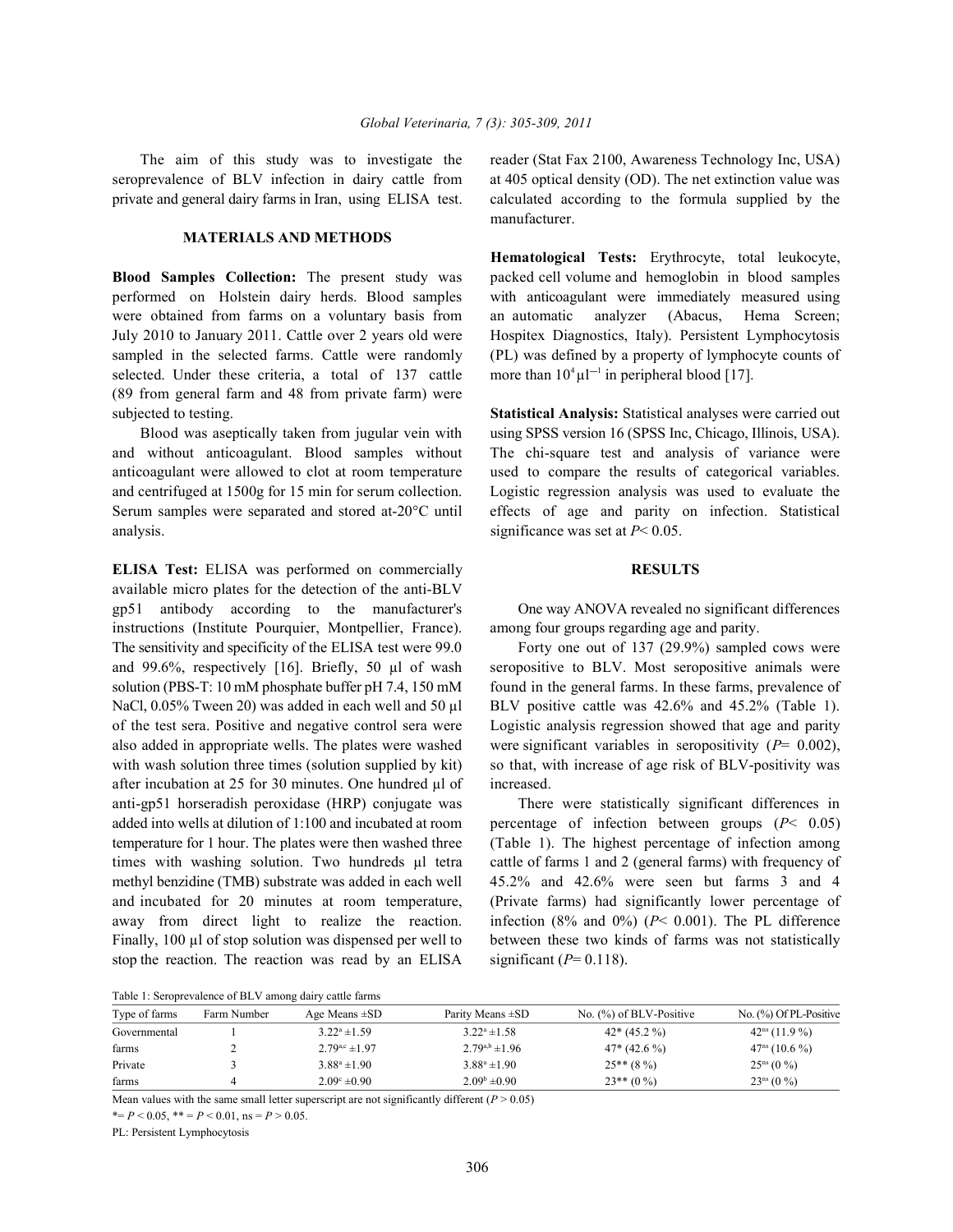was detected among the sampled cattle population. seronegative cattle from different herds and therefore, Previous study on abattoir prevalence of bovine leukemia would require a conscientious and well-coordinated effort virus in Holstein cattle of these farms has reported cattle from all cattle owners in the district. The alternative policy seroprevalence rates of 22.3% in 197 cattle [18]. This high of sero grouping and culling seropositive animals has prevalence of infected dairy cattle was also observed in been successful at eradicating EBL in some European previous report in the USA and Japan [19, 20]. countries with a low prevalence of animals with persistent Previous studies on seroprevalence of EBL in different lymphocytosis and tumorous leukosis [25]. Based on localities in Turkey (neighbor of Iran) have reported cattle other study, examination of bull's semen samples that prevalence rates of 33% in Karacabey, 30% in Cukurova used for artificial insemination for the control and [21], 18% in eastern Turkey [22], 10.6% in Trakya district, prevention of bovine leukosis infection in cattle seems to Marmara region [23] and 9% in Bursa [24]. On the other be necessary [28]. hand, Low prevalence was observed in some countries of Although the reason for the spread of BLV infection the European Union, where EBL cattle prevalence are was not clarified in this study, further investigations rarely found to be < 1.5% [25]. considering different farming practices of the dairy farms

an association between age and EBL seropositivity in transmission in an attempt to control new infections. infected herds which has been shown in other studies. Furthermore, it will be essential to conduct nationwide Besides, parity was also another significant variable surveillance to more accurately estimate BLV prevalence which indirectly implied aging. EBL occurs rarely in and the major risk factors. animals less than 2 years of age and the incidence increases with increasing age [25]. **ACKNOWLEDGEMENTS**

We observed that the prevalence of BLV infection was more in general farms. Interestingly, there was a The authors would like to thank staff of Department significant difference in the prevalence of BLV between of Microbiology for their technical assistance. general and private dairy farms. The reason may be derived from the different management practices of dairy **REFERENCES** farms. There are an important difference in term of facilitating the management and the sanitary control of 1. Kettmann, R., A. Burny, I. Callebaut, L. Droogmans, both types of farms. In other words, general farms have M. Mammerickx, L. Willems and D. Portetelle, 1994. poor condition of sanitation and high density population. Bovine Leukemia Virus. In: The Retroviridae, It appears that close physical contact and exchange of Ed., Levy, J., New York: Plenum Press, pp: 39-81. contaminated biological materials are required for 2. Sagata, N., T. Yasunaga, J. Tsuzuku-Kawamura, transmission. The virus is present mostly in lymphocytes K. Ohishi, Y. Ogawa and Y. Ikawa, 1985. and can be found in the blood, milk and tumor masses. Complete nucleotide sequence of the genome of Most susceptible cattle become infected by exposure to bovine leukemia virus: its evolutionary relationship infected lymphocytes and not by cell-free virus. to other retroviruses. Proc. Natl. Acad. Sci. USA, Therefore, any concept by which BLV-infected 82:677-681. lymphocytes can be transmitted from one cow to another 3. Burny, A., Y. Cleuter, R. Kettmann, M. Mammerickx, is a potential meaning of transmission [26]. This study has G. Marbaix, D. Portetelle, A. Van Den Broek, shown that EBL is prevalent in Iran. The costs and L. Willems and R. Thomas, 1988. Bovine leukaemia: benefits from eradicating the disease in this region should Facts and hypotheses derived from the study of an be carefully evaluated. In the absence of an effective infectious cancer. Vet. Microbiol., 17: 197-218. vaccine, eradication strategies used in other countries 4. Kettmann, R., Y. Cleuter, M. Mammerickx, have been based on a policy of sero grouping followed by M. Meunier-Rotival, G. Bernardi, A. Burny and segregating or culling seropositive animals and H. Chantrenne, 1980. Genomic integration of bovine implementing corrective action including sero grouping leukemia provirus: comparison of persistent and isolating new infected animal from the herd and lymphocytosis with lymph node tumor form of applying strict measures to prevent iatrogenic enzootic. Proc. Natl. Acad. Sci. USA, 77: 2577-2581.

**DISCUSSION** transmission [25, 27]. An eradication plan in Iran, In the present study, 29.9% BLV seropositivity added difficulty of separating seropositive from based on "sero grouping and segregation" would face the

A further finding of this study was the presence of are likely to elucidate the key risk factors of BLV

- 
- 
- 
-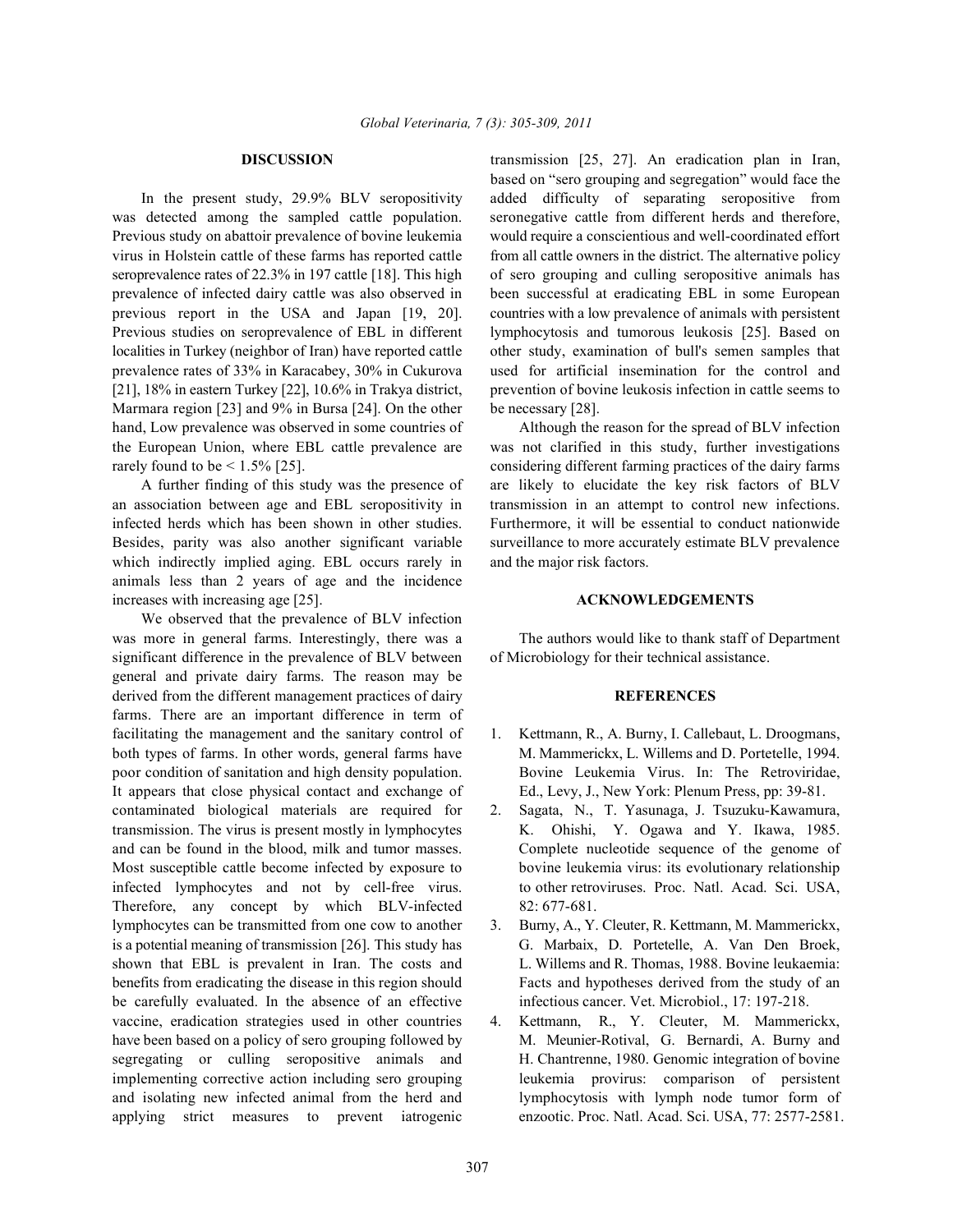- 
- 6. Moules, V., C. Pomier, D. Sibon, A.M. Reichert, Med., 82: 83-89. P. Kerkhofs, L. Willems, F. Mortreux and E. Wattel, 17. Tolle, A., 1965. On the determination of quantitative asymptomatic phase preceding lymphoid cattle. Zentralbl. Veterinarmed B., 12: 281-290. malignancy. Cancer Res., 65: 1234-1243. 18. Tooloei, M., T.T. Bazargani, G.R. Nikbakht-Brujeni,
- 
- 8. Martin, D., A. Arjona, I. Soto, N. Barquero, M. Viana Tehran. J. Vet. Res., 64: 147-156. J. Vet. Med B. Infect. Dis. Vet. Public Health, Anim. Pract., 13: 107-28. 48: 97-106. 20. Murakami, K., S. Kobayashi, M. Konishi,
- bovine leukosis virus, Mycobacterium avium Microbiol., 148: 84-88. subspecies paratuberculosis and Neospora caninum. 21. Burgu, I., H.K. Urman, O.R. Kaaden, Y. Akca,
- seroprevalence and herd-level productivity on US Derg, 37: 32-45. dairy farms. Prev. Vet. Med., 61: 249-262. 22. Kandil, M., N. Metin and M. ve Aksakal, 1989.
- detection of Enzootic Bovine Leukosis Virus (EBLV) Derg, 3: 15-25. in Cattl Sera. Global Veterinaria, 4: 267-270. 23. Uysal, A., H. Yilmaz, T. Bilal, E. Berriatua, U. Bakirel,
- Central province. J. Fac. Vet. Med. Univ. Tehran, 37: 121-128.
- 
- 14. HajiHajikolaei, M.R., M.R. Sayfiabadishapouri and 84: 19-20. M. Akbari, 2006. Serological study of Bovine 25. Johnson, R. and J.B. Kaneene, 1992. Pajouhesh va Sazandegi, 71: 26-30. Vet. Bull., 62: 287-312.
- 5. Burny, A., C. Bruke, H. Chantrenne, Y. Cleuter, 15. Nuotio, L., H. Rusanen, L. Sihvonen and D. Dekegel, J. Ghysdael, R. Kettmann, M. Leclerq, E. Neuvonen, 2003. Eradication of enzootic bovine J. Leunen, M. Mammerickx and D. Portetelle, 1980. leukosis from Finland. Prev. Vet. Med., 59: 43-49.
	- Bovine leukemia virus: molecular biology and 16. Acaite, J., V. Tamosiunas, K. Lukauskas, J. Milius epidemiology. In: Viral Oncology, Ed., G. Klein, and J. Pieskus, 2007. The eradication experience of New York: Raven Press, pp: 231-289 enzootic bovine leukosis from Lithuania. Prev. Vet.
	- 2005. Fate of premalignant clones during the hematologic findings in the diagnosis of leukemia in
- 7. Matsumura, K., E. Inoue, Y. Osawa and K. Okazaki, Z. Khaki, S. Bokaei and I. Ashrafi, 2009. An abattoir 2011. Molecular epidemiology of bovine leukemia survey on pervalence of enzootic bovine leukosis virus associated with enzootic bovine leukosis in virus infection and associated clinical, hematological Japan. Virus Res., 155: 343-348. and flowcytometric findings in holestein cattle in
	- and E. Gomez-Lucia, 2001. Comparative study of PCR 19. Hopkins, S.G. and R.F. DiGiacomo, 1997. as a direct assay and ELISA and AGID as indirect Natural transmission of bovine leukemia virus in assays for the detection of bovine leukaemia virus. dairy and beef cattle. Vet. Clin. North. Am. Food.
- 9. Chi, J., J.A. VanLeeuwen, A. Weersink and K. Kameyama, T. Yamamoto and T. Tsutsui, 2011. G.P. Keefe, 2002. Direct production losses and The recent prevalence of bovine leukemia virus treatment costs from bovine viral diarrhoea virus, (BLV) infection among Japanese cattle. Vet.
- Prev. Vet. Med., 55: 137-153. G. Alcigir, S. Berkin, F. Alkan and A. Ve Atasever, 10. Ott, S.L., R. Johnson and S.J. Wells, 2003. 1990. Turkiye'de enzootik sigir loykozunun Association between bovine-leukosis virus sero-epidemiyolojisi ve patolojisi. A.U. Vet. Fak.
- 11. Abd El-Hafeiz, Y.G.M., K.N. Metias and Guney ve Guneydogu Anadolu'da sigir loykozu: I.G.A. Ibrahim, 2010. Comprative serological serolojik ve hematolojik arastirmalar. F.U. Vet. Fak.
- 12. Ghaem Maghami, Sh., M. Oliyai, H. Nirumandi, M. Arslan, M. Zerin and H. Tan, 1998. M. Firouzi and M. Bakhshesh, 1999. Seroprevalence of enzootic bovine leukosis in Trakya Serologic Survery on enzootic bovine leukesis in district (Marmara region) in Turkey. Prev. Vet. Med.*,*
- 54: 11-13. 24. Batmaz, H., K.T. Carli, M. Kahraman, C. Cetin and 13. Momtaz, H. and F. Hemmatzadeh, 2003. Serologic on E. Kennerman, 1992. Bursa bolgesinde infection with bovine leukosis virus in halk elindeki sigirlarda enzootik bovine leukozis'in Chaharmahal-o-Bakhtyari Province. Iranian. J. Vet. serolojik (ELISA) ve hematolojik yonden teshisi Res., 9: 37-44. TUBITAK. Vet. Ve Hay. Ars. Grubu Yay. Proje,
	- Leukemia Virus (BLV) infection in Cattle in Ahwaz. Bovine leukaemia virus and enzootic bovine leukosis.